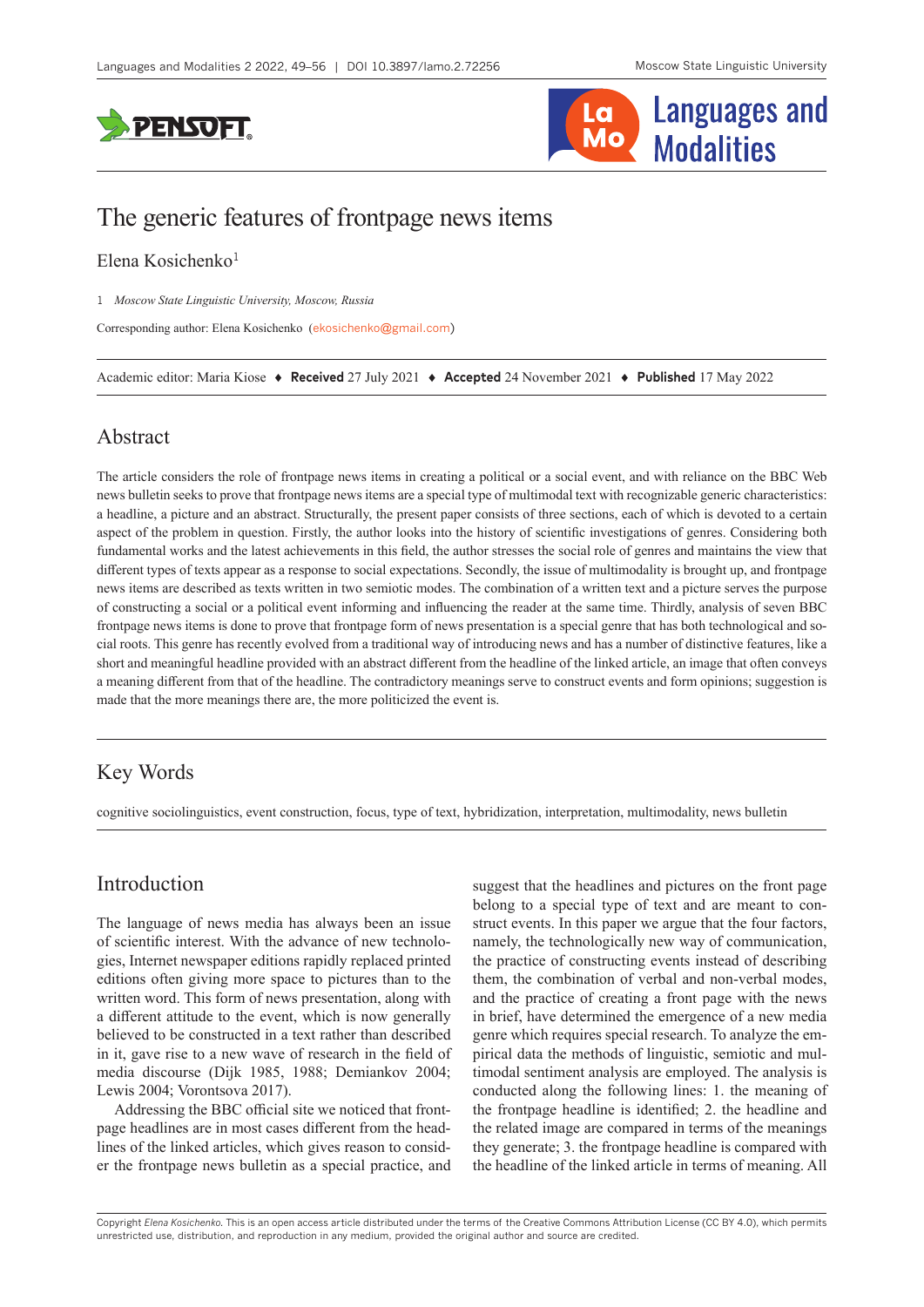in all, the analysis is carried out with a view to proving that frontpage headlines and the attached images can be regarded as a special genre and are intended to construct conceptual events and form opinions even before the reader attends to the linked articles if, that is, he/she is interested. A point of special interest is that the frontpage headline and the picture often convey different meanings, contributing to the creation of a coherent textual event; the headline of the linked article may focus on an aspect of the referential event that is different from the one accentuated in the news bulletin headline, thus – supported by the article – creating a different textual event; gradually, a conceptual event that comprises cultural (evaluative/ ideological) meanings is constructed. Thus, the important thing is that, being a member of a certain culture and relying on its system of values, an average reader is quite content with the well-structured information on the front page he/she is offered. It means that the new genre is meant to reinforce the existing system of values. Experts or more sophisticated readers follow the link so as to be better informed and make their own judgements.

## Theoretical background

#### The history of genre studies

Traditionally, discussions of genre issues, both in Russian and European linguistics, start with references to M. M. Bakhtin's Theory of Speech Genres that lay the basis for further investigations in this field. According to M. M. Bakhtin a speech (rhetorical) genre is a special type of text, and the term can refer to short remarks (like fragments of everyday conversation), to a story or a letter, to a military order, to any kind of business papers, to a public speech, scientific reports, and the whole variety of literary genres (Bakhtin 1996). It is worth mentioning that in the European tradition Bakhtin's theory is often compared with Speech Act Theory by J. Austin and J. Searle, which brings to the forefront the linguo-pragmatic and social role of genres (Andersen 2015).

Another Russian philologist whose ideas have been influential in shaping contemporary genre studies both in and outside Russia is Y.N. Tynjanov. In his theoretical works Y.N. Tynjanov emphasized the dynamic nature of genres, stressing that the recognition of genres depends on the properties of the text rather than on the reader's interpretation (Tynjanov, 1977). This idea is crucial for the present research as it suggests that frontpage news bulletins are structured according to the same pattern with only minor variations.

It is also worth mentioning that another Russian linguist to make a significant contribution to the theory of genres – literary genres in particular – was B.V. Tomashevski who stressed that the dynamic nature of genres results from hybridization – that is a process under which properties of a certain genre cross its boundaries and interlace with features of another genre. The important idea

expressed by this linguist is that new genres are formed on the basis of one successful piece of writing (Tomashevski, 1996).

With the advance of cognitive linguistics, a new approach to genre studies evolved. Looking into the issue of genre, K. H. Jamieson and K. K. Campbell wondered whether different genres could be regarded as means of categorization and paid special attention to the fact that the term *genre* suggests a certain level of generalization, or abstraction of entities it applies to. Defining genres as distinctive and recurring patterns of rhetorical practice, the scientists stressed their being dynamic and situational, also distinguishable from each other. The disputable point is that if one genre is to be meaningfully distinguished from another there should be a larger class of rhetorical practices (Jamieson & Campbell 1978: 17–33).

Thus, the following ideas expressed by  $20<sup>th</sup>$  century researchers are crucial for this work. Firstly, we stick to the point that a certain rhetorical pattern develops on the basis of existing patterns and comprises a number of general properties inherent to an unlimited number of texts. Though the practice of combining a headline with a picture has existed as long as the news genre itself, the recently established pattern is different from the traditional one as in printed texts there is only one headline that introduces an article, whereas in electronic editions one article has two headlines that may highlight the referential event differently, thus creating two textual events. Secondly, we argue that genres are means of categorization which takes place at different levels, as certain recurring patterns convey either more concrete or more abstract meanings. A good example is the genre of toast which possesses certain structural and linguistic features that vary depending on the occasion (birthday, marriage, a business event, etc.) and are different in each situation. The same applies to literary genres; for instance, a theatrical play follows a certain general pattern with a comedy, a tragedy, or a drama possessing their own recognizable features that are compulsory for all plays of a certain type.

Contemporary linguistics tends to consider the genre within the recently developing social cognitive paradigm with a special accent on the social parameters that determine the choice of linguistic means and provide for choosing certain speech patterns. Having developed from sociolinguistics, social psychology and cognitive semantics in the second half of the  $20<sup>th</sup>$  century, cognitive sociolinguistics (or, social cognitive linguistics) has also borrowed their basic concepts, methods and approaches to describe the process of meaning-making with the help of social knowledge structures, like ad hoc categories, stereotypes, contextual and cultural models (Iriskhanova, 2014, p. 6). The sources of cognitive sociolinguistics, its terminology and research methods provide a solid foundation for further investigations of speech (rhetorical) genres, viewed as patterns of communication used to achieve the pragmatic effect.

Though within the socio-cognitive paradigm the social and the cognitive factors correlate very strongly, one or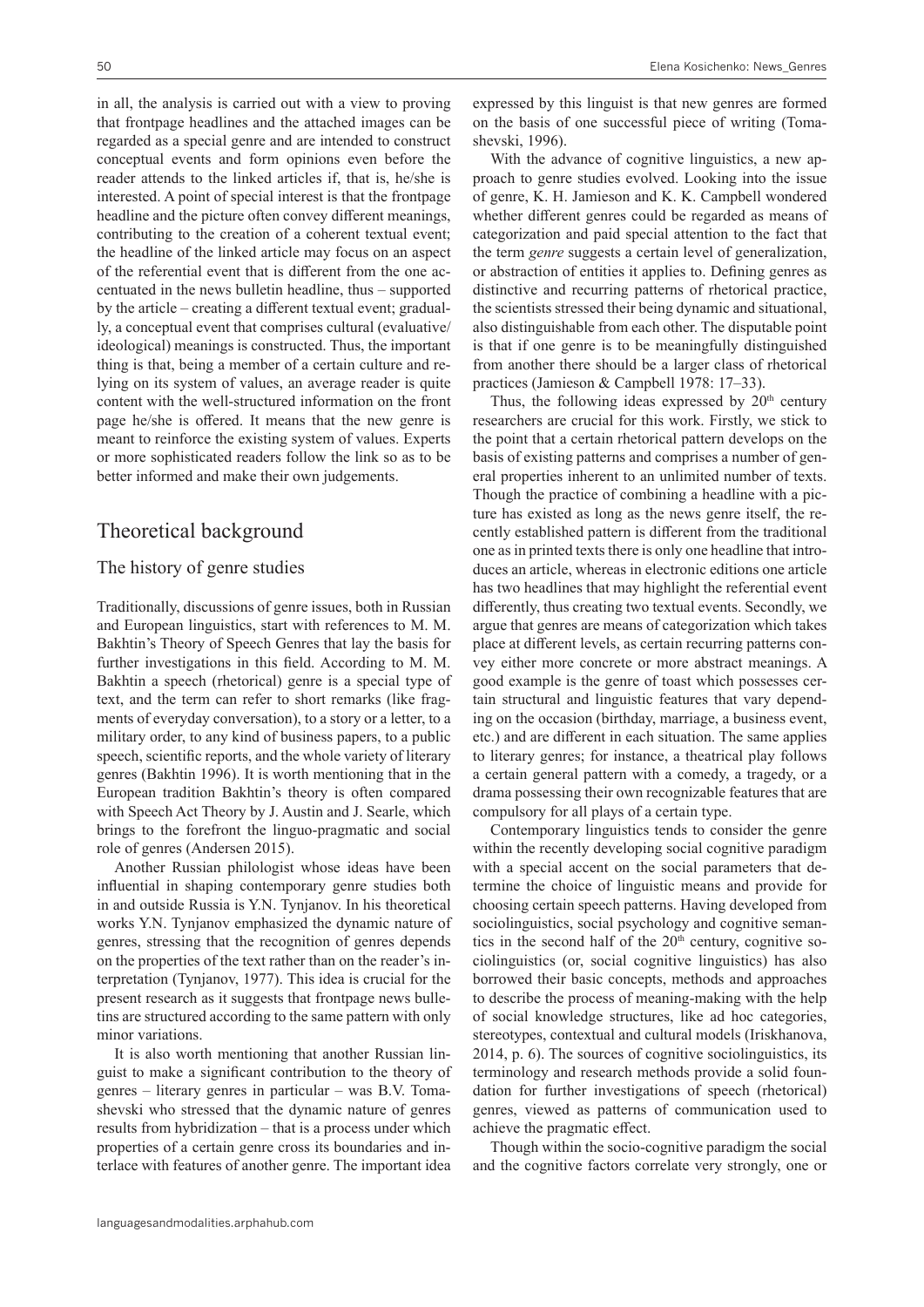the other may be dominating, which is the reason for two approaches to genre studies in cognitive sociolinguistics. In terms of the first approach all knowledge about genres is received from experience, it exists in the human mind in the form of cognitive structures and – once anyone finds themselves in a certain typical situation, it makes them arrange their speech in an appropriate way. The second approach regards genres as communicative and behavioral patterns that are formed ad hoc, which means that people decide what linguistic and stylistic means to choose so that their speech would suit a certain communicative situation. From this perspective the choice is also made with reliance on a certain prototype and previous experience, however, the patterns are argued to be not that rigid and obligatory but quite dynamic and adaptable categories. Being – to a certain degree – non-conventional, genres are quite consistent frame structures that shape patterns of oral and written communication as well as rules of interpretation (Chandler, 1977; Smedegaard, 2015; Caballero, 2008). Thus, within the socio-cognitive paradigm expectations of a certain community are an important prerequisite of a genre formation.

The recently developing branch of linguistics – Internet linguistics – founded by D. Crystal brought about a revolution in genre studies. Originally, D. Crystal described four types of Internet communication: e-mails, used for interpersonal communication; chatgroups that typically involve several people who are often anonymous, with message exchanges continuing indefinitely and dealing with a wide and unpredictable range of issues; virtual worlds, which are imaginary, go by different names, but their most common generic designation is with the acronym MUD (Multi-User Dungeon); the Web, which comprises texts that are connected by hyperlinks, or, the way D. Crystal puts if 'anything being potentially connected with anything' (Crystal 2004).

Following the ideas expressed by D. Crystal, Russian linguists launched a series of investigations of digital genres and have so far come up with a number of theories and virtual genres typologies that may be crucial for the formation of Virtual genre theory. With all the scientific interest in speech (rhetorical) genres in Russia, the Saratov school of linguistics seems to be the most advanced. The scholars of Saratov University are known to have been doing a lot of research within the social cognitive paradigm seeking to construct a mental model that would contain a variety of elements representing genres in the minds of those who produce and recognize texts as belonging to a certain type. Another way to study and describe speech genres is in terms of the prototypical approach according to which some texts are regarded as model, or exemplary, whereas others are described as peripheral and showing features of other genres (Tarasova, 2018). The task of creating a universal model applicable to texts in different languages seems to be quite ambitious as this kind of model is to be of a very high level of abstraction, on the one hand, and to take into account the flexibility of speech genres, a tendency towards hybridization that they exhibit, and the cultural aspect of genre-formation, on the other hand.

With all the latest research in mind, the current research is conducted within the framework of cognitive sociolinguistics that considers genres to be patterns of verbal behavior employed in relevant situations in order to achieve the pragmatic effect, and is based on three ideas expressed by Russian theorists: 1. structural properties of a text are important for understanding its message; 2. genres follow certain patterns that generate abstract meanings; 3. genres set the framework for interpretation. Thus, in this paper we argue that Net frontpage news items are a special genre, which is a type of multimodal text that combines a written text (a headline and an abstract) with an image, and serves to construct a textual event and form attitudes and opinions.

#### The event in media

Viewed as a special category, the event has recently received a lot of consideration in linguistic research. There are, in fact, two major approaches to describing this phenomenon: the ontological and the interpretative ones. The ontological approach is rooted in A. N. Whitehead's philosophy in terms of which everything people face is an event (Whitehead 1929). Within the interpretative approach the event is believed to be part of reality constructed by language. The French philosopher and postmodern theorist J. Baudrillard was among the first scientists to pay attention to the fact that no events highlighted in mass media are real as they are all created by language and cannot be regarded as reliable (Baudrillard 1998). The idea of language as the constructor of events, especially in the press, has received general recognition.

The nature of language as a highly constructive mediator, used to build ideas and form opinions is brilliantly revealed by R. Fowler, who specifies that anything that is said or written about the world is articulated from a particular ideological position <…> and stresses that in determining the significance of events the papers and their readers make explicit or implicit references to social stereotypes. Thus, the formation of news events, and the formation of news values, is in fact a reciprocal, dialectical process in which stereotypes are the currency of negotiation (Fowler 1991). In this paper we do not intend to consider the role of stereotypes in the event construction; however, we assume that each newly constructed event relies on a number of generally accepted meanings; in texts new meaning may evolve and create the basis for further interpretations. In this sense, we share the views of D. Matheson who emphasizes that news is part of social life and argues that the meaning of the news is the deployment of shred interpretative resources, thus each news item not only makes sense in a social and cultural context but is to be analyzed in a wider social context (Matheson 2005).

Developing a semiotic approach to the event, the Russian linguist V.Z. Demiankov differentiates between the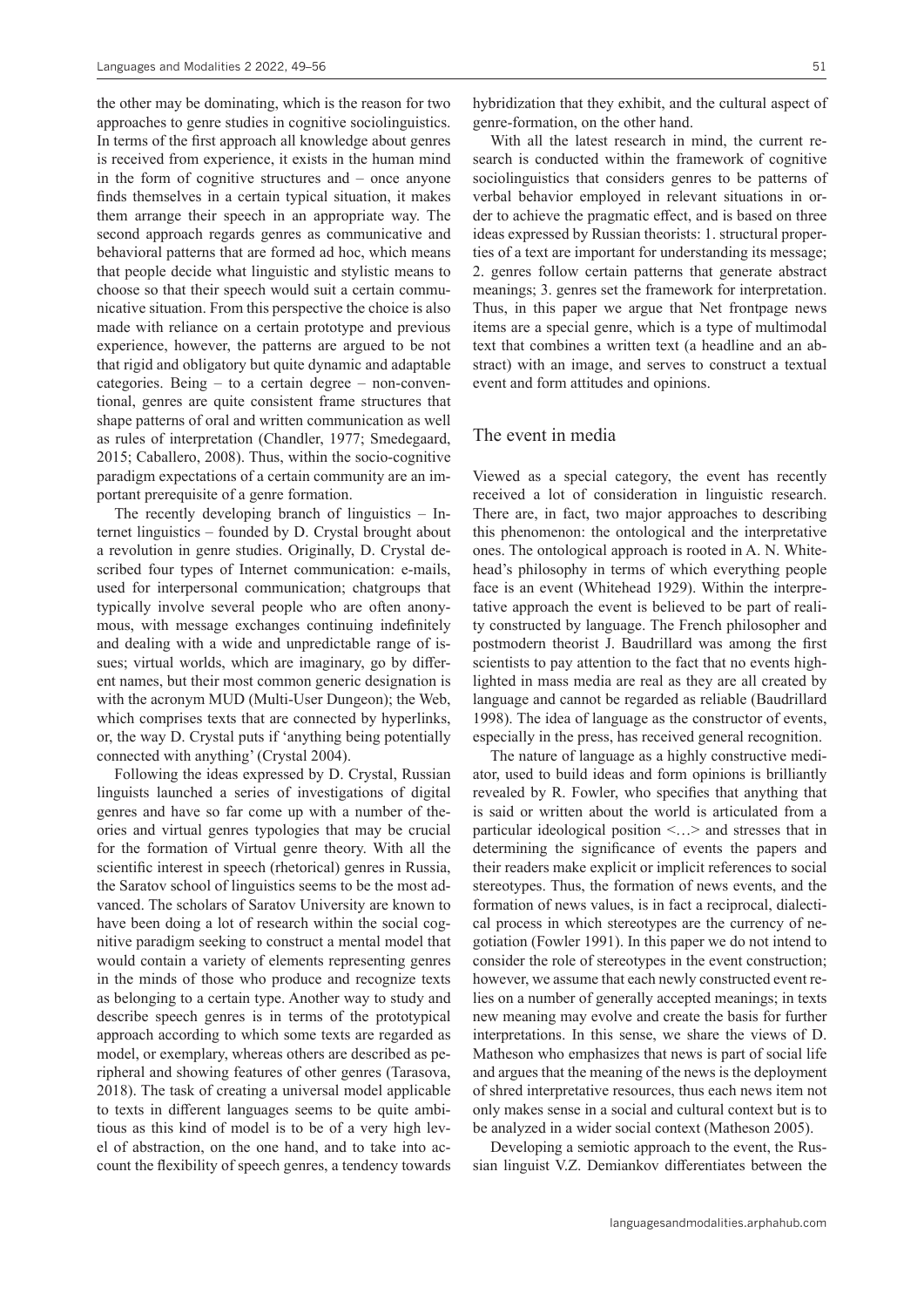event as a concept – that is a kind of idea that unites unrelated events; the actual (referential) event which serves as the preimage of later events; and the textual event – that is the interpretation of the original event that can be either smooth and logical or contradictory. The important point is that the same referential event can be described in different words, which will inevitably change its meaning (Demiankov 2004). In this paper we have already resorted to the terms *conceptual event*, *referential event* and *textual event* and intend to stick to these terms when analyzing the empirical data. We understand the *referential event* as the story, or the occurrence, that serves as the starting point of further interpretations; we equate *the textual event* with the news item itself; the event as a concept, or *the conceptual event* is defined as a field of social or cultural meanings in terms of which each news item is interpreted. The conceptual event does not include all meanings that textual events contain, as it is a kind of ideological container that accepts mostly meanings that correlate with a certain system of values and tends to reject meanings that may 'undermine' the ideological foundation of a culture. In this sense, a conceptual event is a mental model of the referential event which is highly evaluative and is constructed from culturally relevant meanings that textual events produce. There is, of course, a possibility for new meanings to  $-$  figuratively speaking  $-$  cross the border; however such violations take place rather seldom and gradually lead to changes in the whole system of values.

Another important concept we use talking about event construction and meaning-making is *focus*. It is worth stressing that in terms of cognitive linguistics, any change of meaning may be viewed as a result of focal shift accompanied by a different attention distribution which results in a larger or a smaller degree of salience of certain elements of an object or a situation (Iriskhanova 2014).

Assuming the ideas that online news items are conspicuous for their structure and social significance, and that the main function of news is to set the framework of interpretation, we argue that today any frontpage news item is a carefully constructed event. Maintaining that change of focus is crucial for the event construction, we argue that the two modes of frontpage news presentation – verbal and visual – focus on different aspects of the event – either the referential event or the conceptual event, thus giving a more or less coherent idea of the constructed – textual – event.

## Results and discussion

Addressing the topic of online news in terms of their genre properties D. M. Lewis points out two important issues. The first thing to mention is that with the spread of electronic communication the ways of structuring news and the ways of perceiving news are changing; the second one is that each text belongs to a particular genre which is determined by its form and its distribution conventionally associated with some socially established tasks. It is

stressed that meaning is derived from both the form and the distribution. Considering online news as a genre, the author stresses that the content of each news item is layered so that news is presented at several levels of detail. The hypertext structure of online news secures that different news items are linked to a wider content, so that a summary outline of one news item can simultaneously be a detail of another. D. M. Lewis claims that these news clusters reveal a new genre which is different from print and broadcast as theme-based groups of news objects are held together graphically, overlapping with other such groups. <…> Like printed news, online news items are narratives, however, they have become shorter and are parts of much larger and more complex narratives (Lewis 2004). Thus, this author identifies two essential generic properties of online news, namely their layered structure that is supported by the hypertext form of their presentation and the functions they perform.

Unlike D. M. Lewis, who believes theme-based groups of news to be a special genre, we claim that the frontpage form of presenting news  $-$  a combination of a headline, a picture and an abstract – is a special type of text whose function is to describe a certain occurrence (a referential event) and to construct an event (a textual event); this textual event is linked to a number of other events concerning the same topic and above all to the event constructed in the article linked to the frontpage headline. Different textual events united by the same topic make up a conceptual event – that is a field of meanings shared by a certain community.

For analysis we have chosen the World section on the front page of the BBC site dated July,  $14<sup>th</sup> 2021$ . The morning variant of the front page was presented by seven stories from different parts of the world, each consisting of a headline, an abstract and a picture. Interestingly, the titles of the linked articles, as well as the pictures, turned out to be different from the titles and the pictures on the front page. This particular fact makes us argue that the title, the abstract and the image on the front page are the three aspects of a textual frontpage event, which is a special type of text, or a genre, the main function of which is to form attitudes and opinions, thus contributing to the construction of the conceptual event. Readers who are willing to be better informed and to make their own judgments follow the link; however, most people derive their knowledge about what is happening in the world from what they are shown as soon as they open the site.

## The Cuban event

The top story of the issue is a piece of news coming from Cuba with the title *Death Confirmed in Rare Cuban Protests*, an abstract telling the reader about a victim and no one to take the responsibility, and an image of *unrest* on the front page.

Considering the frontpage news representation more closely it seems important to stress that the title directly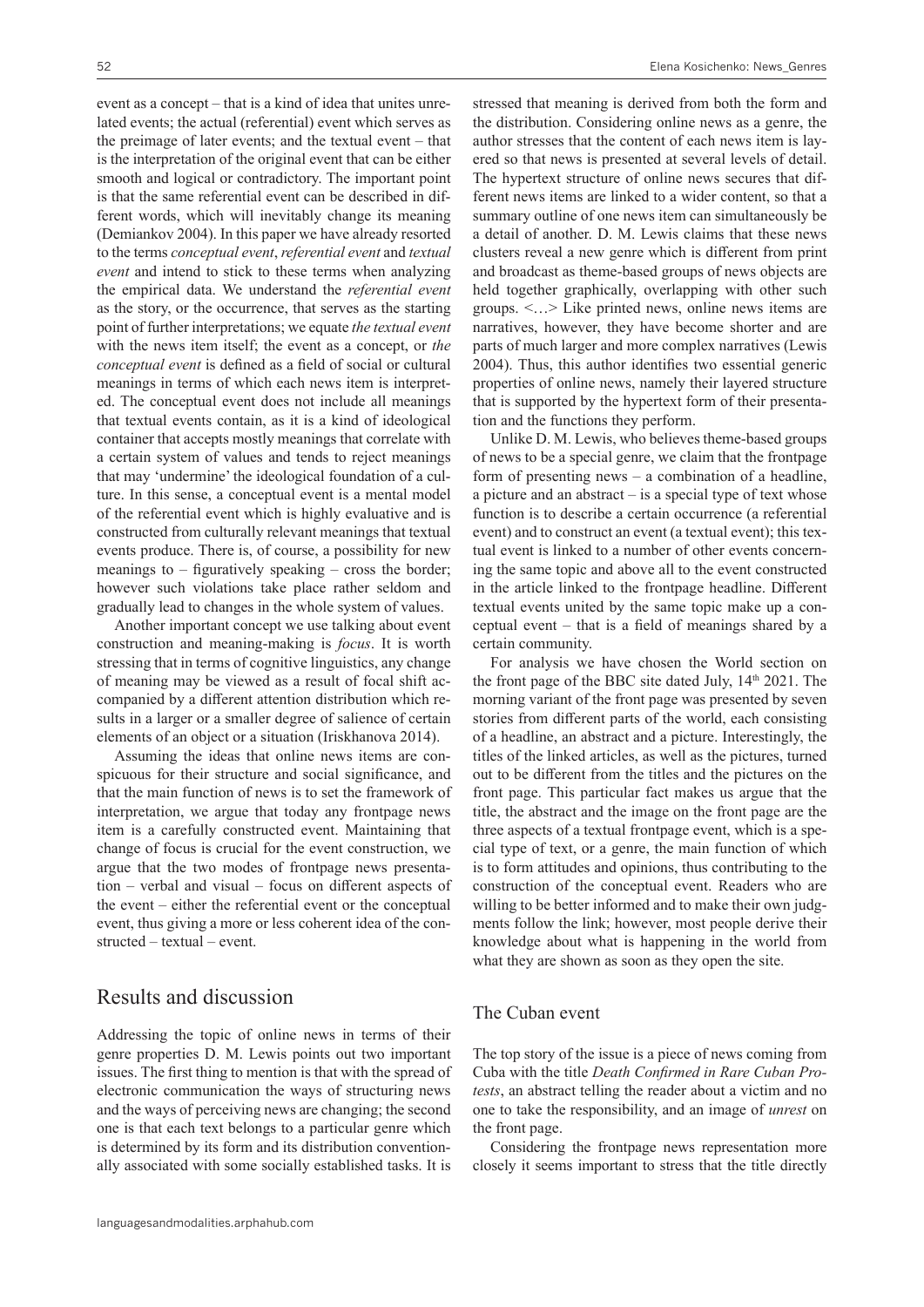



**Figure 1.** A screen shot of the issue. [https://www.bbc.com/news.](https://www.bbc.com/news)

tells the reader about a death, whereas the picture shows a littered street, a half-upturned car, a policeman and a couple of onlookers. The dirt and the car are probably meant to convince the reader of previously held demonstrations; however the bystanders and the only policeman – though interested – do not seem much involved. The focal point of the image is the red car. The choice of the color is important, though it remains unclear, who put the car in this particular position and how it manages to stay the way it does.

The two semiotic modes serve to construct an event that has two focal points: a protest and someone's death. The more general idea of unrest is accentuated in the picture, the more concrete information about someone dying is reflected in the verbal part pf the text. Thus, the frontpage Cuban event has two focal points; all further information on the same topic provides more details, contributing to the creation of a conceptual event.

The linked article goes under the title *Cuba: Man confirmed killed in anti-government unrest* and carries more or less the same message as the frontpage headline. Unlike the frontpage headline, it focuses on the political nature of the unrest. Though both titles bring to the forefront the death of someone unnamed, the frontpage title is more laconic with the capitalized words Death and Cuba to immediately attract attention. The article itself reports on nation-wide demonstrations over food and medicine shortages in which – according to the report – thousands of people took part. Being complementary parts of the same conceptual event, the frontpage event and the one created in the linked text seem a bit different as they stress different ideas.

The fact that Cuba is known for its dictatorial political regime with demonstrations being illegal, goes to explain why more space is given to this news rather than to other reports on the frontpage. The frontpage image, which does not look totally convincing, points to the fact that the constructed event is highly politicized.

#### The kidnap event

The next news headline is *US Accuses Iranians of Plotting to Kidnap Exiles*. The headline is accompanied by a picture of a rigidly smiling nice-looking young woman who is introduced as an Iranian-born NY journalist claiming to be targeted for abduction. The image of the smiling lady contradicting the appalling content of both the headline and the text below, however, goes to prove the information that native born Iranians are threatened. The headline focuses on US accusations against the Iranian authorities and stresses the idea of the planned victims being exiles. Thus, the constructed event seems to be about the role of the US in providing security for Iranian citizens whose rights are claimed to be endangered.

The wording of the headline of the linked article *Masih Alinejad: Iranians 'plotted to kidnap US, Canada and UK targets* bears a different meaning as the whole story is presented as a story told by an Iranian woman. Unlike the frontpage title, the main title specifies the origin of the targets without, however, giving any indication of their Iranian roots. Besides, the frontpage headline communicates the meaning of the 'beneficial' role of the USA, whereas the second one has the meaning of the 'menace' coming from the Iranians. The main article is supported by a video of the same woman who looks stressed and claims to be furious about the intentions of the Iranian authorities. Thus, due to the different focus the linked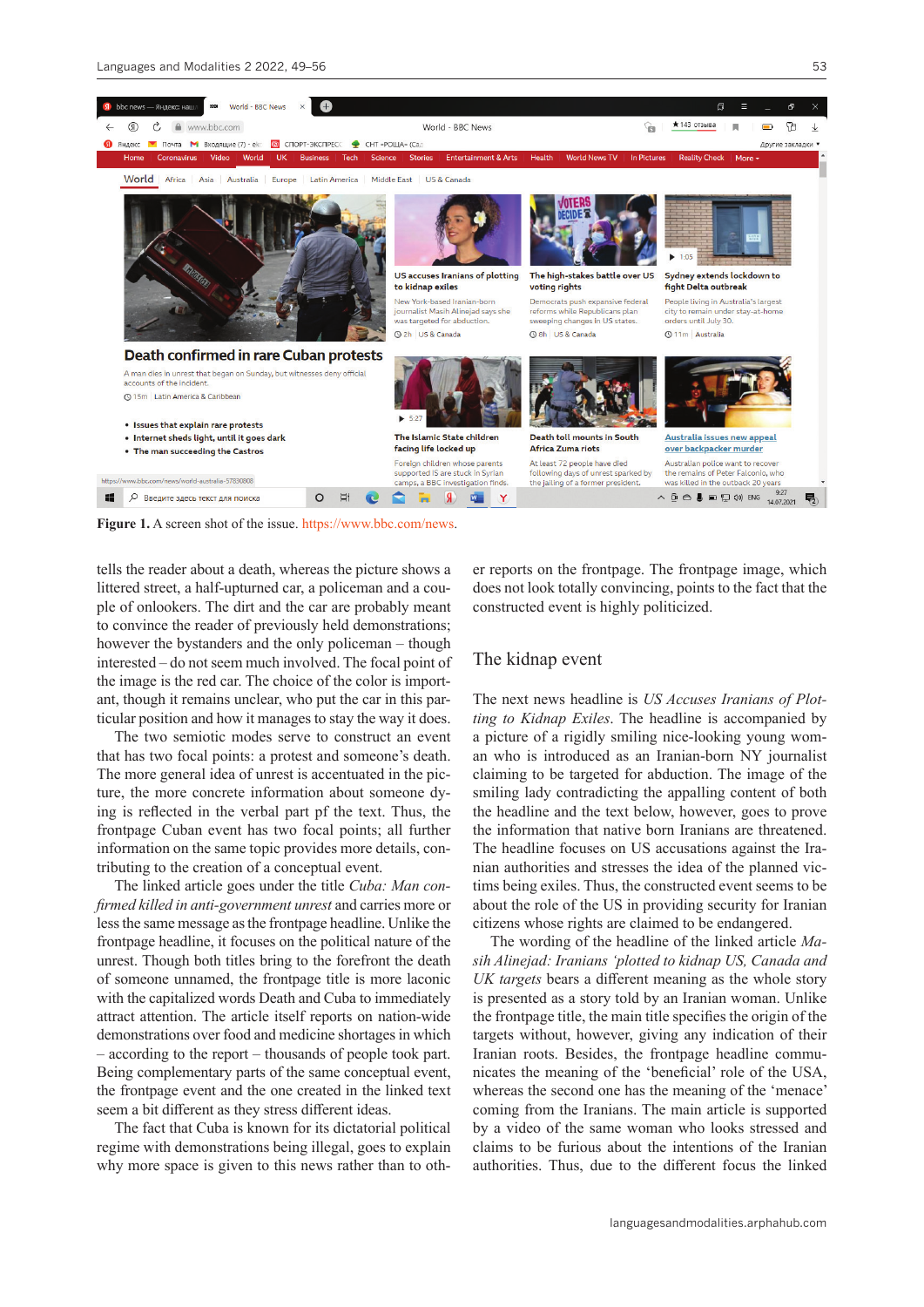headline creates a different textual event. Possible misunderstandings between the frontpage event and the linked one are bridged in the article where the Iranian journalist expresses her gratitude to the FBI for warning her of the danger. The different focuses of the two headlines are important to create as many meanings as possible thus pointing to the highly ideological nature of the event.

#### The US voting right event

Next comes the title *The High-Stakes Battle over US Voting Right* with a picture of presumably a Muslim woman carrying the slogan 'Voters decide'. The frontpage event is probably meant to attract the attention of US migrants to the fact that people of different origins and religions are involved, however, in this part it is quite misleading. The thing is that the linked title is *Voting rights: How the battle is unfolding across the US* with the main article commenting on a dispute between the Republicans and the Democrats over the voting law and containing no mention of the migrant issue. Thus, the frontpage event is different from the main one; the ambiguity of meanings points to the highly political nature of the constructed conceptual event.

#### The Sydney lockdown event

Piece 4 goes under the title *Sydney extends lockdown to fight Delta outbreak* and contains a picture of a man looking out of the window with a notice 'Send beer' glued to the glass. The headline is informative, whereas the image appeals to emotions and is probably meant to arouse sympathy for the desperate man deprived of life's simple joys. Although the frontpage image can be interpreted differently, as the picture of the man can be regarded as a call to stay at home despite all the inconveniences, or point to the fact that people are getting more and more depressed, it doesn't seem to bear any ideological implications. The related article is entitled *Australia Covid: Sydney extends lockdown to fight Delta outbreak*. There seem to be no contradictions between the meanings of the two titles, both of which are straightforward and contribute to the creation of a rather coherent conceptual event.

#### The European-children-in-Syria event

Piece 5 is entitled *The Islamic children facing life locked up* and is supported by a picture of two Muslim women and some fair-haired children, with the abstract beneath specifying that the news is about *foreign* children whose parents supported the IS. Thus, the three sources of information on the front page convey three different messages, claiming that the event is about: Islamic children, foreign children and (obviously) European children (in the pic-

ture). The three controversial meanings point to the fact that the constructed textual event is highly ideological.

The title of the linked article *The Islamic State children in Syria face a lifetime in prison* is in fact a reworded frontpage title and is no less misleading, as the article is actually about children, including British kids, who are facing a lifetime imprisonment in Syrian jails. The fact that neither the frontpage, nor the linked title, puts the idea straightforwardly with the picture only hinting at the actual problem, gives reason to suggest that the issue in question is highly ideological. All in all, the chosen means of constructing textual events contribute to the creation of a rather controversial conceptual event.

## The Zuma event

Piece 6 is entitled *Death toll mounts in South Africa Zuma riots* and is accompanied by a picture of total mayhem, a shooting policeman, and running or frightened people. The abstract below informs the reader about the deaths of 72 people following the arrest of the former president. Thus, the title and the abstract convey the meaning of some rebels killing someone or being killed. With the people who do not seem to be causing any particular trouble, it might be assumed that the police are abusing their power.

The linked title, which is *South Africa Zuma riots: Deadly unrest rages across country,* conveys a meaning similar to that of the frontpage headline. The related article provides information about clashes of enraged crowds with the police, cases of looting and shopping centers being set alight. The main article also provides a video of an incident of a baby thrown from a building that had been set on fire after ground-floor shops had been looted. All in all, the generated meanings do not reveal much variety and the conceptual event does not seem to be highly ideological.

#### The backpacker murder event

The last news item is *Australia issues new appeal over backpacker murder*. The headline is accompanied by a picture of a man and a woman, presumably sitting in a bar or a cafe. The abstract tells the reader about the intention of the Australian police to recover the remains of a man killed 20 years ago. The linked article goes under the title *Peter Falconio murder: Australian police renew appeal to find body* and is about the killing of a young man and his girlfriend and the mysterious disappearance of the man's body. Both headlines convey similar meanings; the meanings of the picture are quite neutral and it is probably meant as a simple way of a more vivid visualization of the event. Thus, the events constructed on the front page and in the main article are closely related and contribute to the creation of a conceptual event that is open to interpretations but is of low cultural value.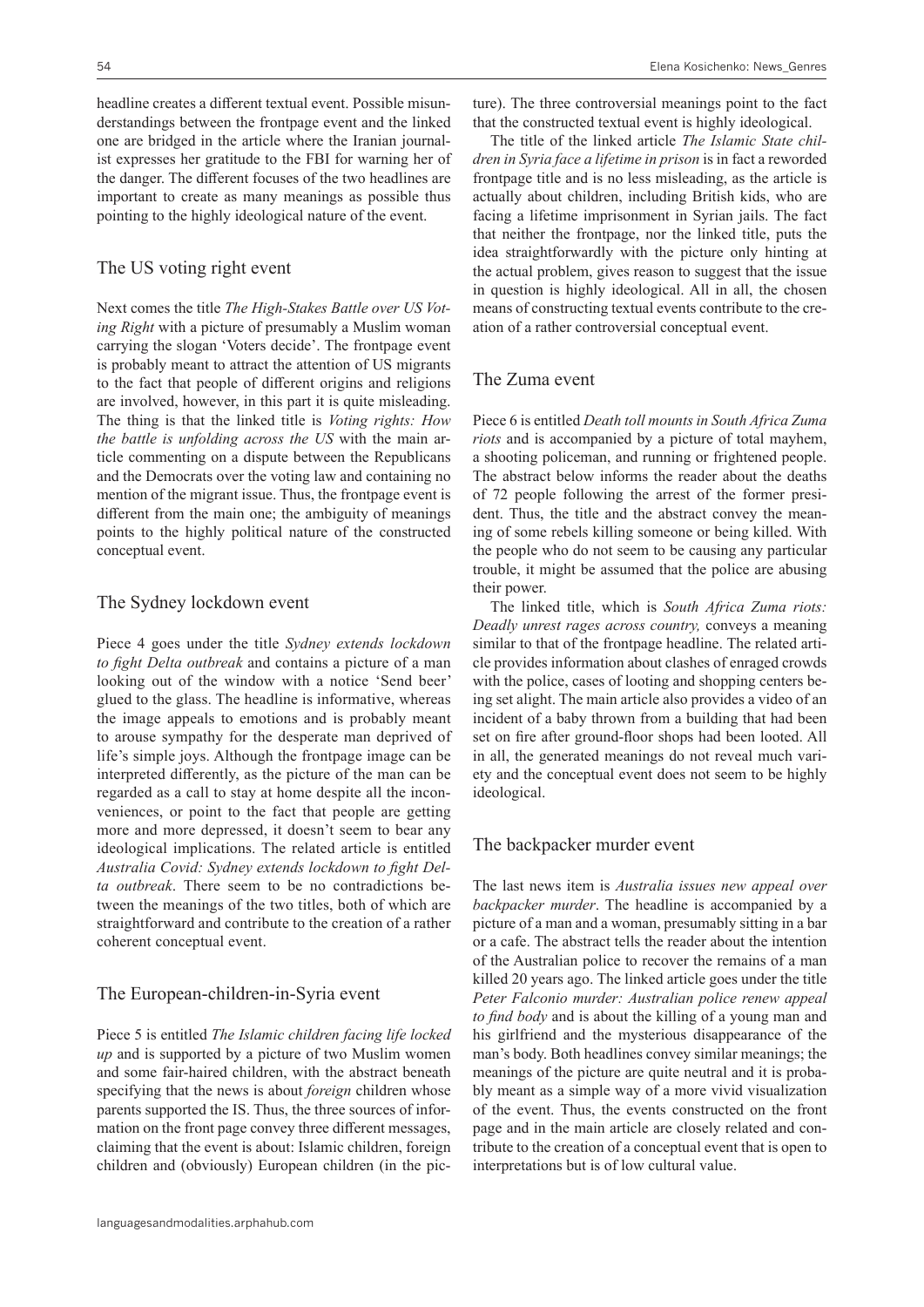## Conclusion

Social and political events play an important role in people's lives which accounts for the variety of news and brings to the forefront the importance of its proper presentation. With drastic changes in people's social lives and the advance in new technologies there has been a revolution in the way news is conveyed to the general public. In the so-called information society news has become a commodity that needs to be presented in a way that will make it profitable. As a result of these changes, news is no longer a source of information and a means of describing a certain story (a referential event), but the foundation for constructing textual and conceptual events with the aim of producing the pragmatic effect and generally creating or reinforcing a space of cultural (ideological) meanings.

The undertaken research proves that the mass media of today are looking for new forms of news presentation, with the important point being that *news presentation* and *event construction* have become synonymous collocations. A conceptual event is constructed in accordance with the system of dominant values and on the basis of textual events that may use different semiotic modes, belong to different genres and use different linguistic and compositional means and devices.

An analysis of a BBC homepage news bulletin has shown that structurally all frontpage news items follow the same pattern, combining two semiotic modes of event construction – the verbal and the visual modes. The meanings communicated by the two modes are not only different but also rather contradictory, which provides for the creation of a more or less complete textual event. Analysis has shown that the verbal part provides relatively objective information about the referential event, whereas the picture is responsible for delivering evaluative meanings, adding to the corpus of cultural values. The important point is that the more politicized an event is, the more contradictions there are between the verbal and visual parts of the text, as well as between the frontpage headline and the headline of the linked article.

To sum up, the mosaic form of the front page with up to ten headlines provided with pictures is enough for an unsophisticated reader to get a general – though quite misleading – idea of what is happening in the world. The frontpage headline and the abstract below inform and influence, whereas the picture appeals to imagination and forms ideas, in other words it performs the ideological function. As the linked article also has a headline and an abstract which are either differently worded or convey different meanings compared to the frontpage headline and abstract, we make the conclusion that the frontpage headline, picture and abstract create a special textual event that may be differently perceived by the reader. Thus, we have come to the conclusion that the frontpage way of news presentation (or, event construction) is a special type of text, or a genre that is highly ideological. Although we do not deny the possibility of individual interpretations, it needs to be stressed that individual opinions are still root-

ed in cultural meanings with each interpretation adding to the creation of a certain reality – a conceptual event – shared by different members of a community.

## References

- Andersen, N. M. (2015). Genre and Language. In Sune Auken, Palle Schantz Lauridsen, & Anders Juhl Rasmussen (Eds), *Genre and … Copenhagen Studies in Genre 2*. (pp. 391–422). [http://www.ekbata](http://www.ekbatana.dk/website/wp-content/uploads/2015/06/12.-Genre-and-The-Novelistic.pdf)[na.dk/website/wp-content/uploads/2015/06/12.-Genre-and-The-](http://www.ekbatana.dk/website/wp-content/uploads/2015/06/12.-Genre-and-The-Novelistic.pdf)[Novelistic.pdf](http://www.ekbatana.dk/website/wp-content/uploads/2015/06/12.-Genre-and-The-Novelistic.pdf)
- Bahtin, M. M. (1996). Speech genre problem. In Bahtin М.М. *Collection of works*. Moscow: Russian Glossaries. Vol.5. (pp. 159–206). [http://philologos.narod.ru/bakhtin/bakh\\_genre.htm](http://philologos.narod.ru/bakhtin/bakh_genre.htm)
- Baudrillard, J. (1998). The Consumer Society. Myths and Structures. London, Thousand oaks, New Delhi. Sage publications. [https://](https://monoskop.org/images/d/de/Baudrillard_Jean_The_consumer_society_myths_and_structures_1970.pdf) [monoskop.org/images/d/de/Baudrillard\\_Jean\\_The\\_consumer\\_soci](https://monoskop.org/images/d/de/Baudrillard_Jean_The_consumer_society_myths_and_structures_1970.pdf)[ety\\_myths\\_and\\_structures\\_1970.pdf](https://monoskop.org/images/d/de/Baudrillard_Jean_The_consumer_society_myths_and_structures_1970.pdf)
- Caballero, R. (2008). *Theorizing about Genre and Cybergenre*. CORELL: Computer Resources for Language Learning. 2. (pp.  $14 - 27$ ).
- Chandler, D. (1997). An Introduction to Genre Theory. [https://faculty.](https://faculty.washington.edu/farkas/HCDE510-Fall2012/Chandler_genre_theoryDFAnn.pdf) [washington.edu/farkas/HCDE510-Fall2012/Chandler\\_genre\\_theo](https://faculty.washington.edu/farkas/HCDE510-Fall2012/Chandler_genre_theoryDFAnn.pdf)[ryDFAnn.pdf](https://faculty.washington.edu/farkas/HCDE510-Fall2012/Chandler_genre_theoryDFAnn.pdf)
- Crystal, D. (2004). *Language and the Internet*. UK: Cambridge, 284 pp. [http://medicine.kaums.ac.ir/uploadedfiles/files/language\\_and\\_%20](http://medicine.kaums.ac.ir/uploadedfiles/files/language_and_%20the_internet.pdf) [the\\_internet.pdf](http://medicine.kaums.ac.ir/uploadedfiles/files/language_and_%20the_internet.pdf)
- Demiankov, V. Z. (2004). "Event" in Semantics, pragmatics and coordinate interpretation of the text. *Izvestia AN USSR* (News of the Academy of Science). Literature and Language 4 (42), pp. 320–329.
- Dijk, van T. A. (1985). Structures of New in Press. *Discourse and Communication*. (pp. 69–93). Berlin. De Gruyter. [http://www.discourses.](http://www.discourses.org/OldArticles/Structures%20of%20news%20in%20the%20press.pdf) [org/OldArticles/Structures%20of%20news%20in%20the%20press.](http://www.discourses.org/OldArticles/Structures%20of%20news%20in%20the%20press.pdf) [pdf](http://www.discourses.org/OldArticles/Structures%20of%20news%20in%20the%20press.pdf)
- Dijk, van T. A. (1988). *News as Discourse*. [http://www.discourses.org/](http://www.discourses.org/OldBooks/Teun%20A%20van%20Dijk%20-%20News%20as%20Discourse.pdf) [OldBooks/Teun%20A%20van%20Dijk%20-%20News%20as%20](http://www.discourses.org/OldBooks/Teun%20A%20van%20Dijk%20-%20News%20as%20Discourse.pdf) [Discourse.pdf](http://www.discourses.org/OldBooks/Teun%20A%20van%20Dijk%20-%20News%20as%20Discourse.pdf)
- Jamieson, K. H., Campbell, K. K. (1978). *Form and Genre. Shaping Rhetorical Action*. 181 pp. Campbell & Jamieson, Form & Genre. pdf (uvm.edu).
- Fowler, R. (1991). *Language in the News: Discourse. Discourse and ideology in the press.* London-New York: Routledge.
- Iriskhanova, O. K. (2014). *Focus Games in Language. Semantics, syntax and pragmatics of defocusing*. Moscow: languages of Slav Cultures, 320 pp.
- Lewis, D. M. (2004). Online News: A new genre? *New Media Language*. London-New York: Routledge. (pp. 95–104). [https://is.muni.](https://is.muni.cz/el/1423/podzim2016/ZUR584/um/51183978/43979087/New_Media_Language.pdf) [cz/el/1423/podzim2016/ZUR584/um/51183978/43979087/New\\_](https://is.muni.cz/el/1423/podzim2016/ZUR584/um/51183978/43979087/New_Media_Language.pdf) [Media\\_Language.pdf](https://is.muni.cz/el/1423/podzim2016/ZUR584/um/51183978/43979087/New_Media_Language.pdf)
- Matheson, D. (2005). *Media Discourses: Analyzing Media Texts. Open University press*. (PDF) Media Discourses Analysing Media Texts | CHAREF Abou Soufyane - Academia.edu.
- Smedegaard, A. (2015). Genre and Writing Pedagogy. *Genre and … Copenhagen Studies in Genre*. Ed. by Sune Auken, Palle Schantz Lauridsen, & Anders Juhl Rasmussen. [https://www.ekbatana.dk/](https://www.ekbatana.dk/website/wp-content/uploads/2015/06/2.-Genre-and-Writing-Pedagogy.pdf) [website/wp-content/uploads/2015/06/2.-Genre-and-Writing-Peda](https://www.ekbatana.dk/website/wp-content/uploads/2015/06/2.-Genre-and-Writing-Pedagogy.pdf)[gogy.pdf](https://www.ekbatana.dk/website/wp-content/uploads/2015/06/2.-Genre-and-Writing-Pedagogy.pdf)